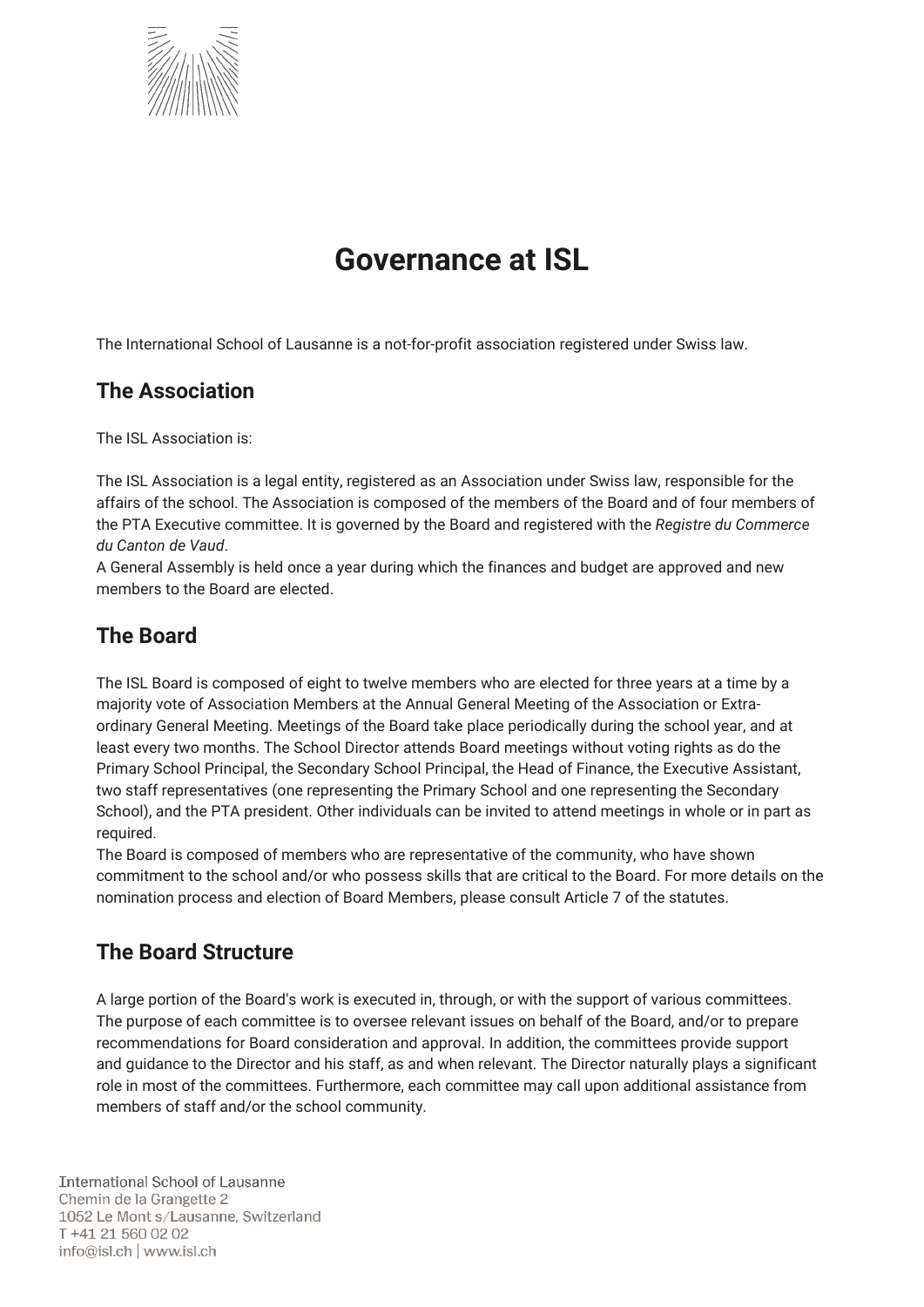

Some of the committees are standing i.e. permanently active in one form or another, while others are more project, or specific-needs oriented and may be discontinued when their purpose is served.

Once a year, the Board establishes a suitable committee structure for the coming period in order to best address the tasks and objectives laid down in the current version of the Strategic Plan. The present ISL Board has five committees as follows:

- Executive Committee executive function and issues, communications, including community relations and information channels.
- Finance Committee financial governance, advice and control.
- Governance Committee governance issues, legal affairs and policy matters. Also ensures that processes are in place to safeguard ISL's progression in excellence in education.
- Nominating Committee new Board member candidate search, interviews and proposals, as well as succession planning for the Board and School leadership.
- Development Committee strategic guidance on ideas and direction on development with a focus on fundraising and asset utilisation.

Additionally, there is:

- A Diversity and Inclusion taskforce to support the school in defining diversity and inclusion at ISL.
- Two Child Protection Officers who act independently from the Board and support the school's Designated Safeguarding Lead team in taking actions and decisions in the best interest of students.

## **The Board Responsibility**

The ISL Board is the guardian of the school and constantly monitors its success in fulfilling its mission. The Board and School Director therefore work in partnership to ensure that all the necessary conditions are provided to fulfil the aims defined by the school, anticipate what the needs might be in future and redefine the school's policies in accordance with those needs.

The ISL Board's responsibilities are defined as follows:

- Setting long-term vision
- Defining the mission
- Approving policies
- Ensuring adequate resources
- Recruiting, monitoring, assessing and retaining the Director
- Complying with legal standing and statutes<br>• Ensuring appropriate transparency and com
- Ensuring appropriate transparency and communication
- Assuring quality.

The Board employs the Director to lead the school. The Director and his staff are therefore responsible for all matters related to the day-to-day running of the school.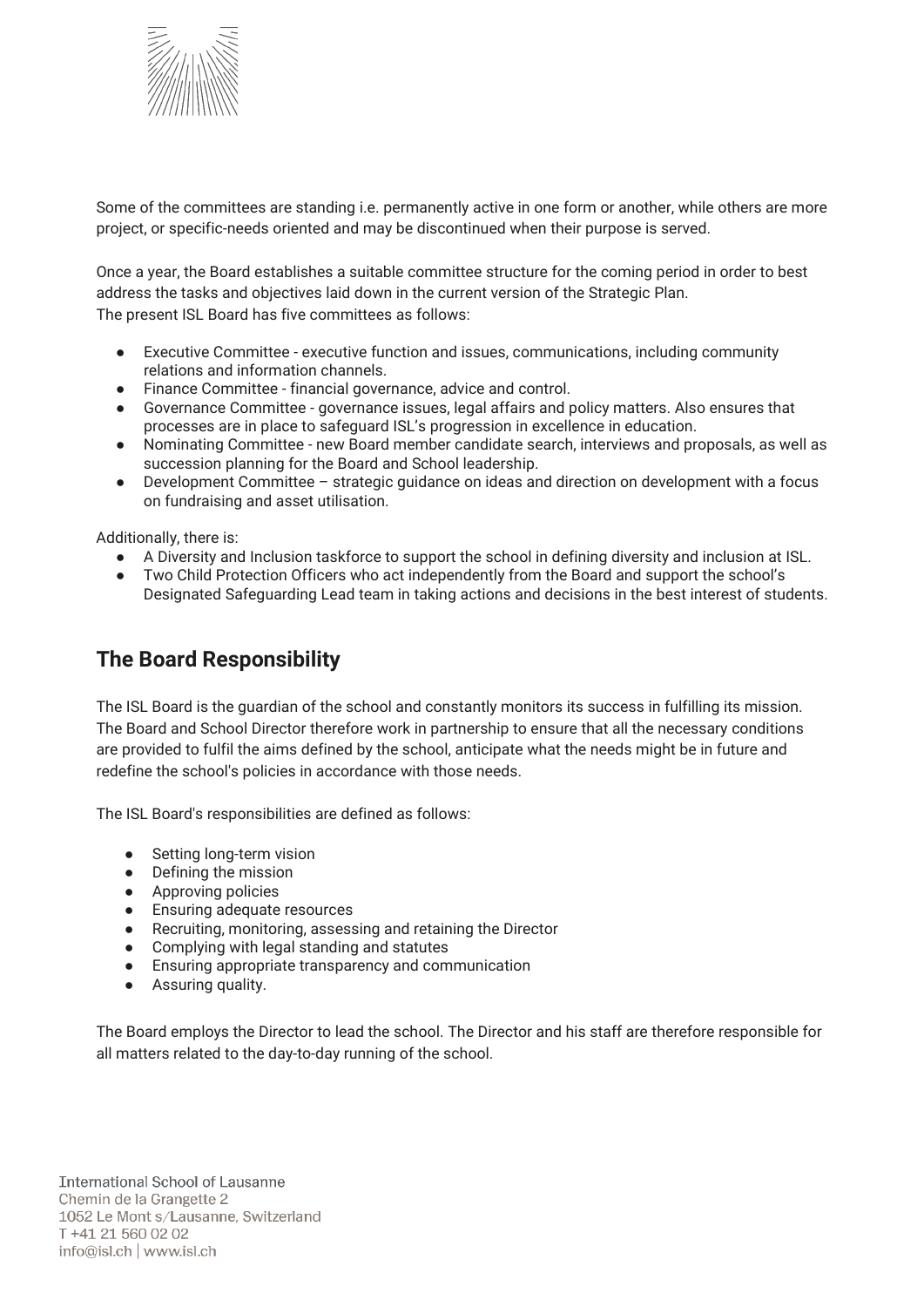

#### **Who to contact**

A parent or guardian with a concern on any school matter should always first approach the staff member(s) directly involved or concerned.

- If the concern relates to day-to-day administrative matters, the following should be contacted:
	- o Admissions: [admissions@isl.ch](mailto:admissions@isl.ch)
	- o Website: [NMeier@isl.ch](mailto:NMeier@isl.ch)
	- o Trips: [trips@isl.ch](mailto:trips@isl.ch)
	- o School access and school bus service: [transport@isl.ch](mailto:transport@isl.ch)
	- o Cafeteria: [cafeteria@isl.ch](mailto:cafeteria@isl.ch)
	- o After-school Care: [asc@isl.ch](mailto:asc@isl.ch)
	- o General: [info@isl.ch](mailto:info@isl.ch)
	- Finance: [ar@isl.ch](mailto:ar@isl.ch)
	- o Communications, public relations, or alumni: [communication@isl.ch](mailto:communication@isl.ch)
	- o Activities and Sports Competitions: [asa@isl.ch](mailto:asa@isl.ch)
	- Home Language programme: [homelanguage@isl.ch](mailto:homelanguage@isl.ch)
	- o Instrumental/ Vocal lessons: [musicadmin@isl.ch](mailto:musicadmin@isl.ch)
- Matters relating to the overall functioning of the school should be addressed to the Director.
- If the concern is academic, the homeroom teacher (Primary School) or subject teacher (Secondary School) should be contacted, initially. If required, then contact the appropriate principal.
- If the concern is about student well-being, one of the homeroom teachers should be contacted in the first instance. If required, then contact the appropriate Year Level Leader, Principal or, in the Secondary School, the Student Counsellor.
- If the concern relates to a more general issue, the appropriate Principal should be contacted.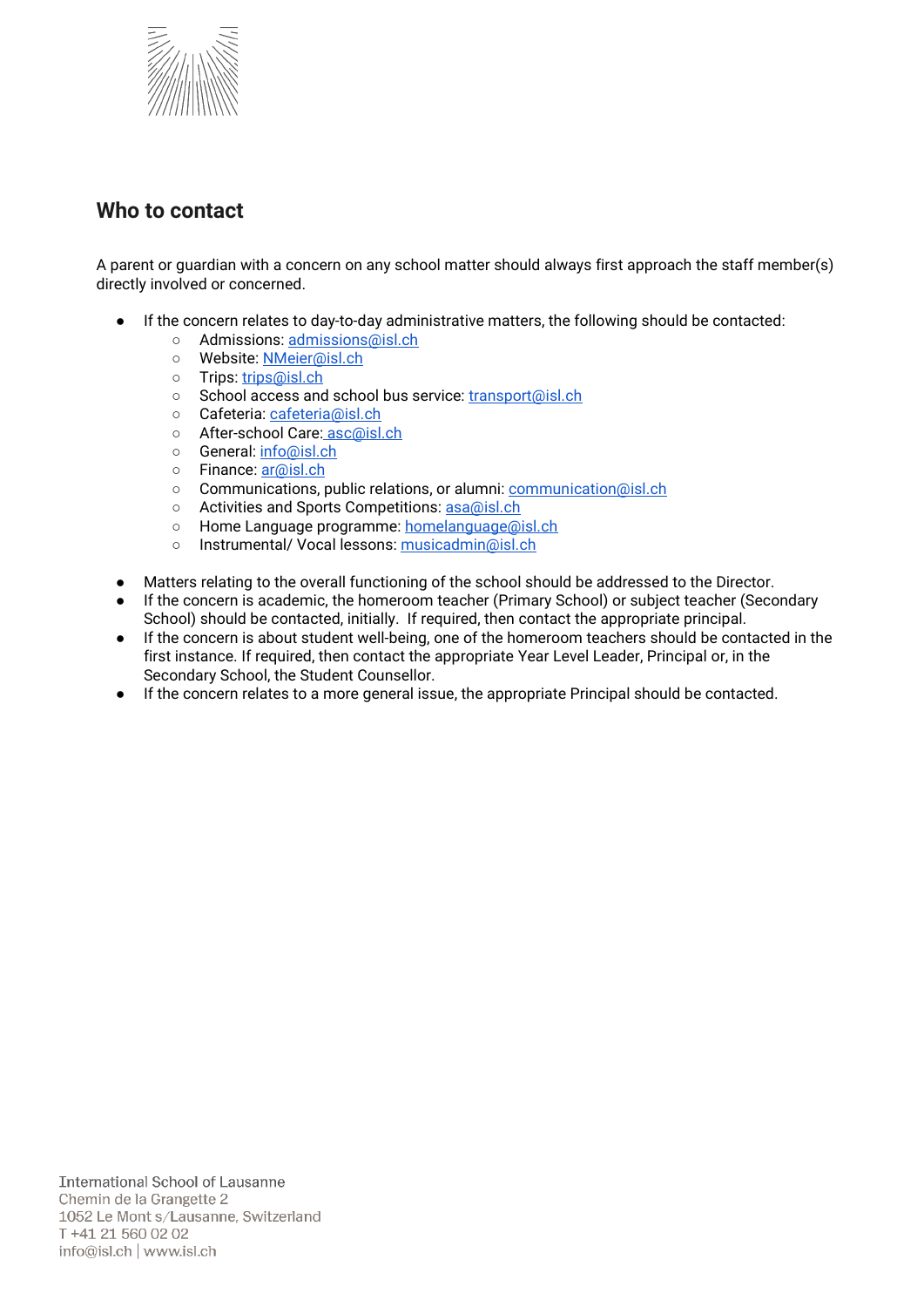

# **Board Members**

This year, the ISL Board is made up of the following members:

## **Ms Gayatri Bahadur**

Gayatri was born in Switzerland to Indian parents and subsequently enjoyed an international upbringing and education in Hong Kong, Turkey, China, and Switzerland again where Gayatri graduated from ISL in 2010. Gayatri went on to study Economics at New York University before joining Goldman Sachs in New York in 2014 and transferring to London in 2015. In 2019 Gayatri took on a new role at Rothschild & Co where she currently works as a Principal in the Merchant Banking Division focusing on credit investments, covering the education sector amongst others. Gayatri also sits on the European Leveraged Finance Association's Diversity & Inclusion Committee and is a member of the Rothschild & Co Women's Network.

Board Information Elected: 2021 First Term: 2021-2024

Employment Information Business Name: Rothschild & Co Job Title: Principal in the Merchant Banking Division

Other Information Biography **Nationality British**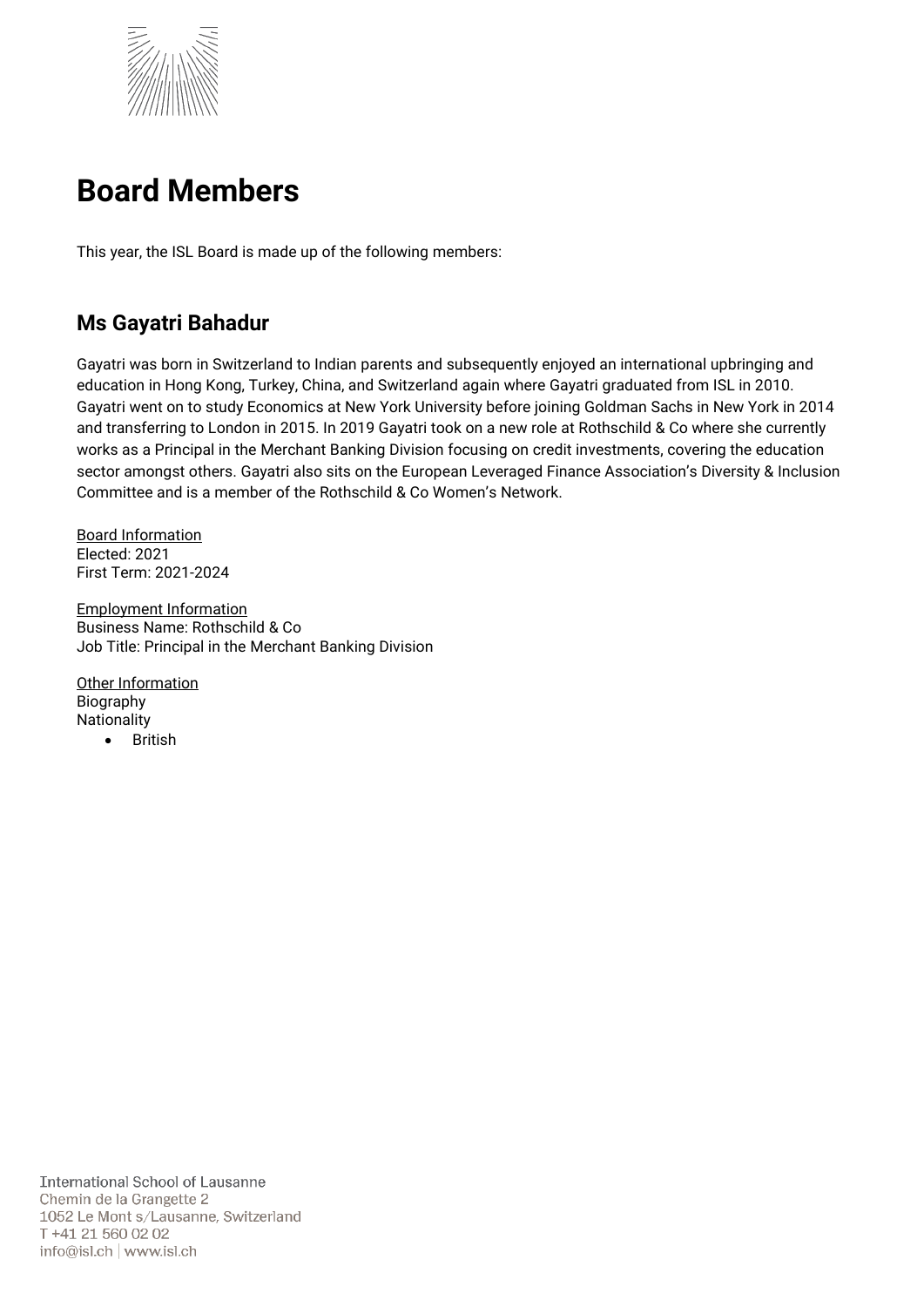

#### **Mr Werner Barth**

Werner was born in upper Bavaria in the South of Germany, where he enjoyed his childhood and graduated with a German Abitur. In 1990 Werner graduated with a master's in Business Economics at the Ludwig Maximilian University in Munich. After that, he joined Philip Morris in Germany as a Sales Representative in Berlin. His career at PMI led him through various functions in Marketing and Sales, foreign assignments in Spain and Belgium, to his current position in the PMI headquarters in Lausanne. Since 2015, Werner has been a member of the Senior Management Team of PMI as Senior Vice President Commercial with global responsibility. He has 30 years of experience in marketing and sales, and has led large organizations as Managing Director. Werner is married, and a father of three daughters and a son. His older two daughters are attending universities in Munich and Berlin respectively, Daniel graduated from ISL in 2020 and will study computer science in England. His youngest daughter is at ISL in Year 9.

Board Information Elected: 2020 First Term: 2020-2023

Employment Information Business Name: Philip Morris Job Title: Senior Vice President Commercial

Other Information Biography 1 child at ISL in Year 9, 1 child who graduated in 2020

Nationality

● German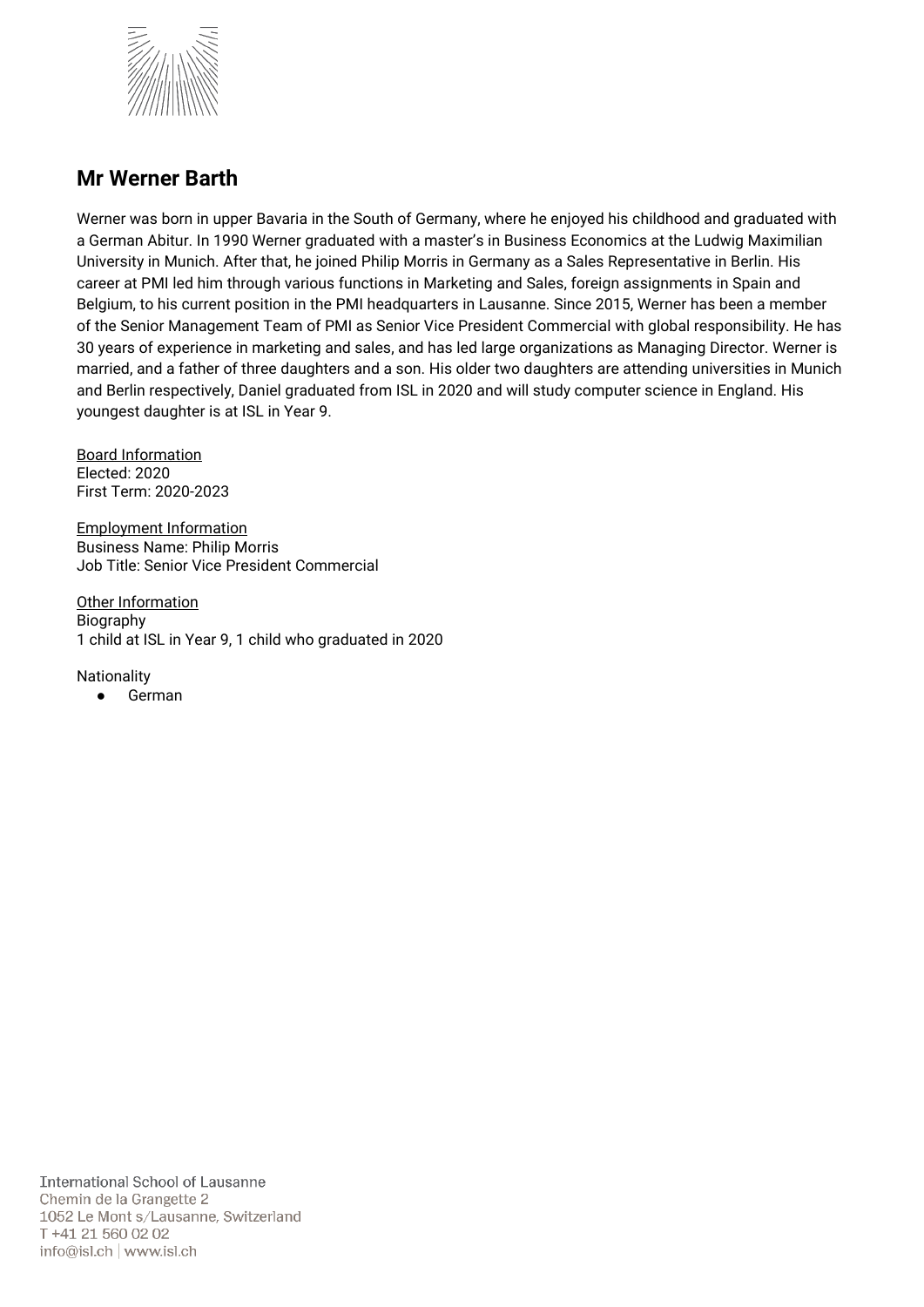

#### **Ms Joanna Bosredon**

Joanna is an economist. She holds a double master's degree in International Economics and Human Resources Management from the Kozminski University in Warsaw. Joanna started and developed her career with France Telecom as Head of Business Operations Consulting and Solutions Integration EEMA, Indirect channels – SITA and Russia. After obtaining an Executive MBA in Corporate Finance at HEC Lausanne, she launched with her husband their own business, BOSREDON SA in 2012. She also served as a Treasury and Board Member at the MBA HEC Lausanne Association. Joanna has experience in working internationally in complex, multicultural environments, as well as the domestic Swiss market.

Board Information Elected: 2020 First Term: 2020-2023

Employment Information Business Name: BOSREDON SA Job Title: Finance Director and Co-Founder

Other Information Biography 1 child at ISL in Year 3

- Polish
- **French**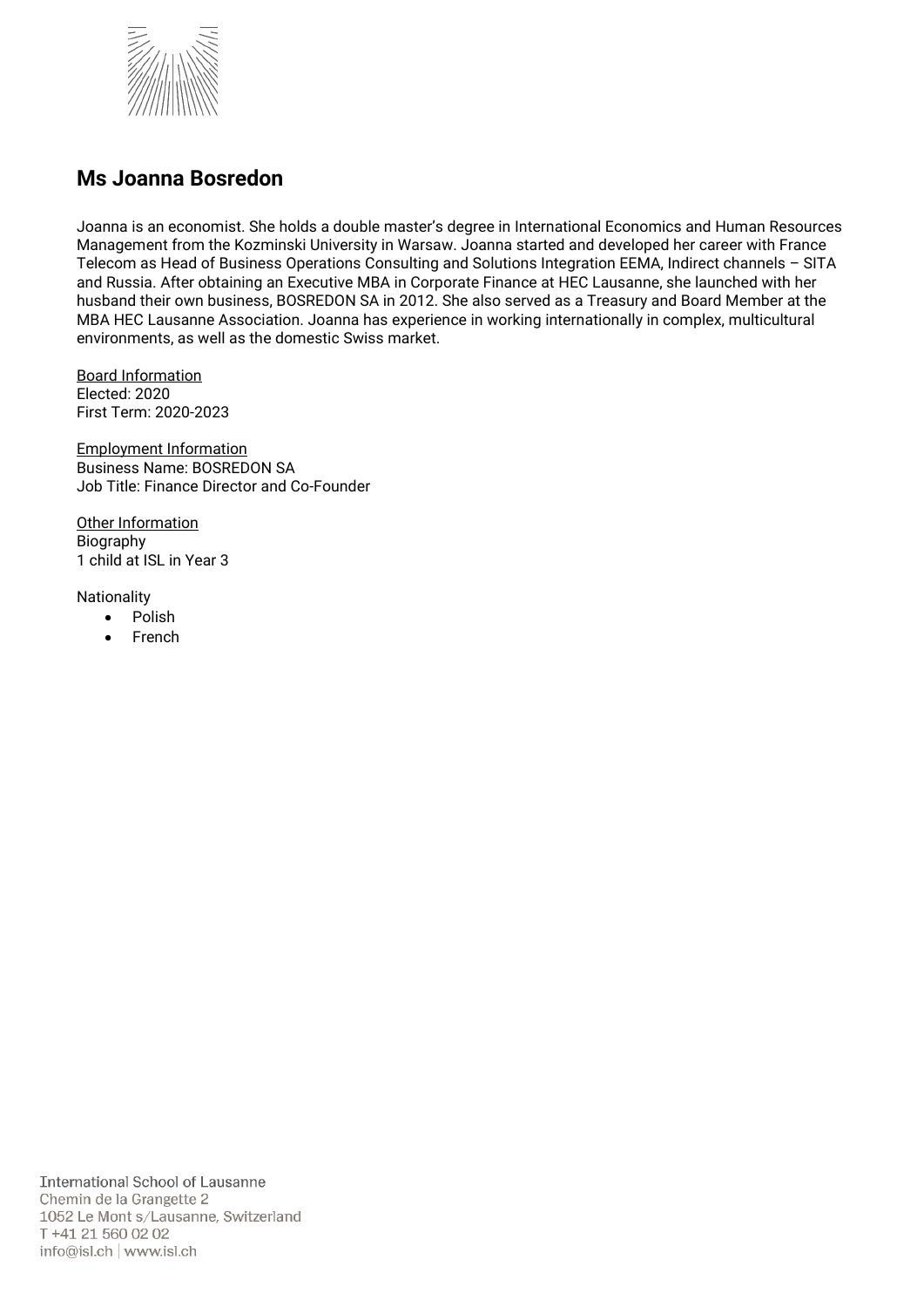

#### **Mr Mike Burke**

Mike is American from St. Louis married to Marta Saez de Heredia from San Sebastian Spain. After graduating from DePauw University, Mike began his career with Nestle Purina Petcare in Sales in the USA. In 1999, he moved to Barcelona, Spain with Nestle Purina beginning his international journey that saw him holding different Sales, Marketing and ultimately General Management positions located in Dublin, London, Lausanne, and Copenhagen. After 20 years with Nestle Purina, in 2016, Mike and the Burke clan moved back to Lausanne with Helen of Troy, with the opportunity for the children once again to attend ISL, a driving force in the decision.

Board **Information** Elected: 2020 First Term: 2020-2023

Employment Information Business Name: Helen of **Troy** Job Title: Vice President/ General Manager EMEA

**Other Information** Biography 5 children at ISL in Year 6, Year 8, Year 10, and Year 12

**Nationality** 

• American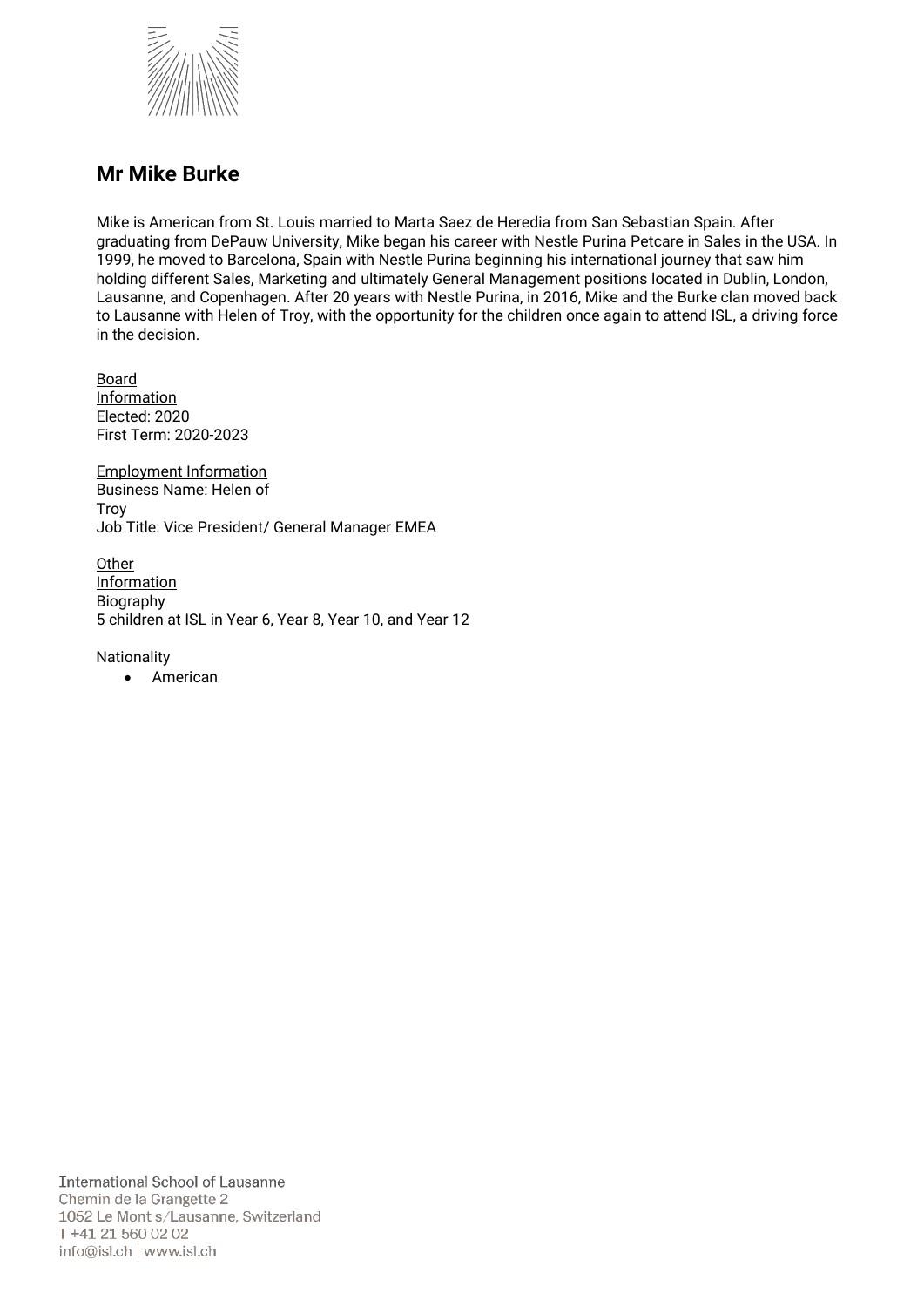

#### **Mr Silvan Hoevenaars**

Silvan Hoevenaars joined the Board in 2016. He holds a Master's degree in Business Economics from the Erasmus University Rotterdam and is a Chartered Accountant. Prior to ISL, Silvan was Chairman of the School Council at the American International School of Cape Town. His experience in interacting with different cultures and languages allows him to appreciate the perspectives, values and traditions offered by ISL's international community. Previous roles in the ISL Board include Transition Committee Chair and Treasurer.

Board Information Elected: 2016 First Term: 2016-2019 Second Term: 2019-2022 Board Officer: Chair

Employment Information Business Name: Kelly Services Job Title: Vice President of Finance & IT, International

Other Information Biography 1 child at ISL in Year 9

Nationality

• Dutch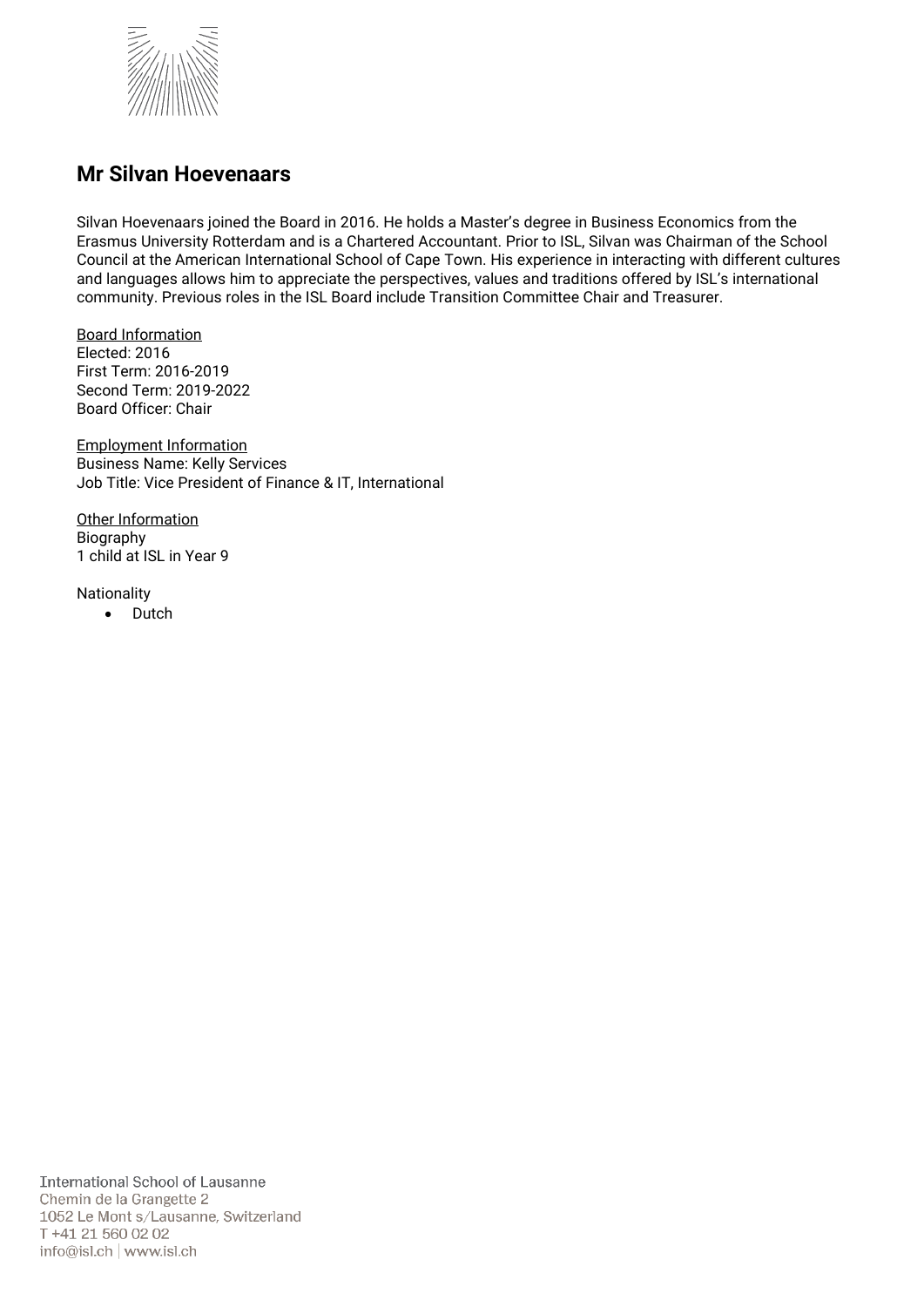

#### **Mr Matthew Hutton**

Matthew is British by birth but grew up in Australia and New Zealand where he completed his studies at the University of Queensland. He moved to Switzerland nearly 25 years ago, where he met his wife with whom he moved around the world several times. Currently, Matthew and his family are happily settled in Switzerland and plan to remain here. Matthew works for Nestlé Health Science and previously has been CFO of local Nestlé businesses in China, France and the USA.

Board Information Elected: 2020 First Term: 2020-2023

Employment Information Business Name: Nestlé supporting M&A and business development for Nestlé Health Science Job Title: Strategy & Acquisitions Finance Manager

Other Information Biography 3 children at ISL in Year 7, Year 10, and Year 11

Nationality

• British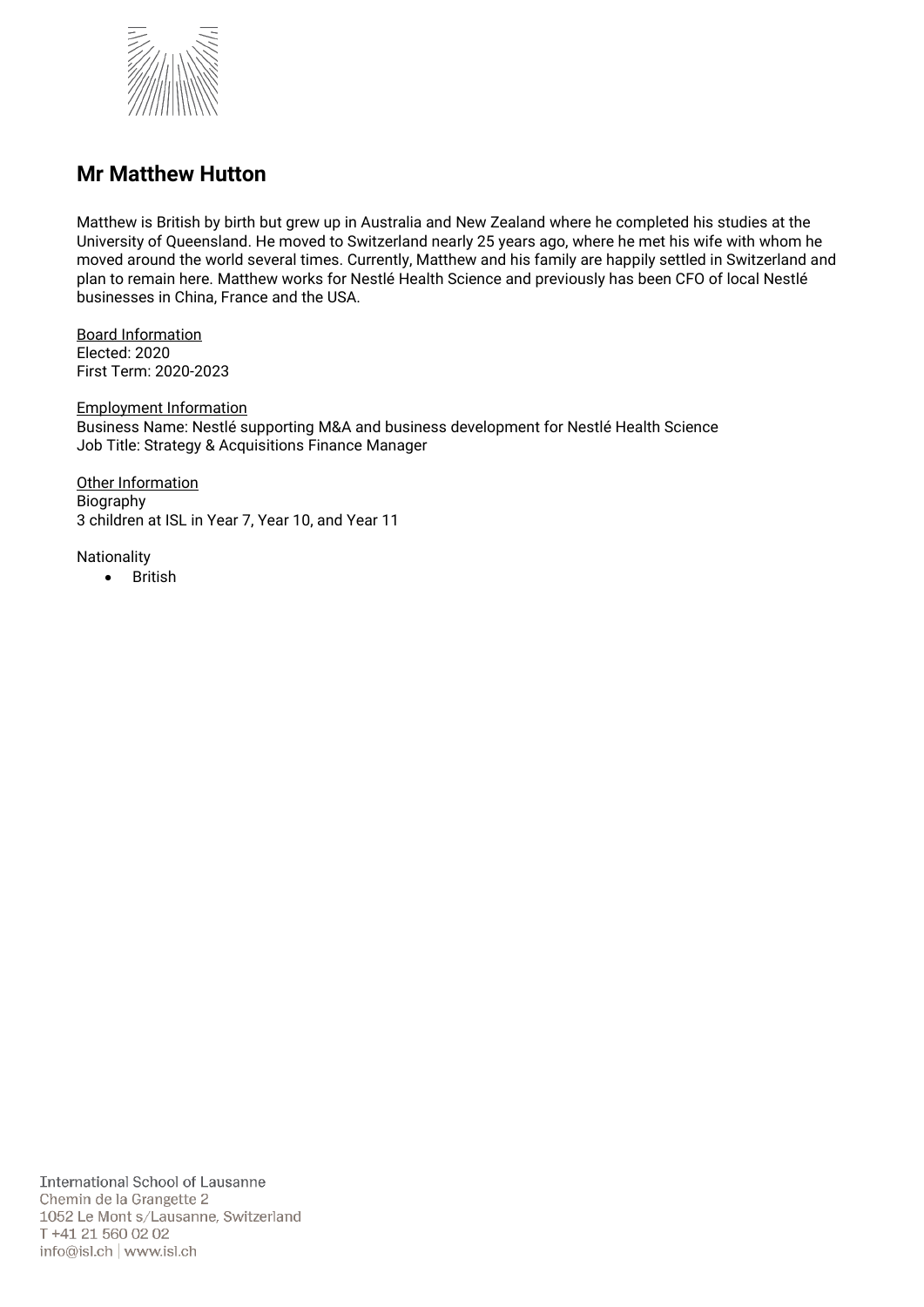

#### **Mr Marco Martelli**

Marco graduated from the University Politecnico of Milan as an engineer in Business Administration. He has developed his career in sales, marketing and procurement roles, working for multinational corporations in the automotive and electronics industry before joining Tetra Pak in 2011 where he leads the procurement team as part of the supply chain organization. He likes working in multicultural environments and is focusing on longterm strategy development. He has lived in the Lausanne area since 2011 and is married.

Board Information Elected: 2018 First Term: 2018-2021 Second Term: 2021-2024

Employment Information Business Name: Tetra Pak International SA Job Title: Vice President Base Materials

**Other Information** Biography 1 child at ISL in Year 9

Nationality

• Italian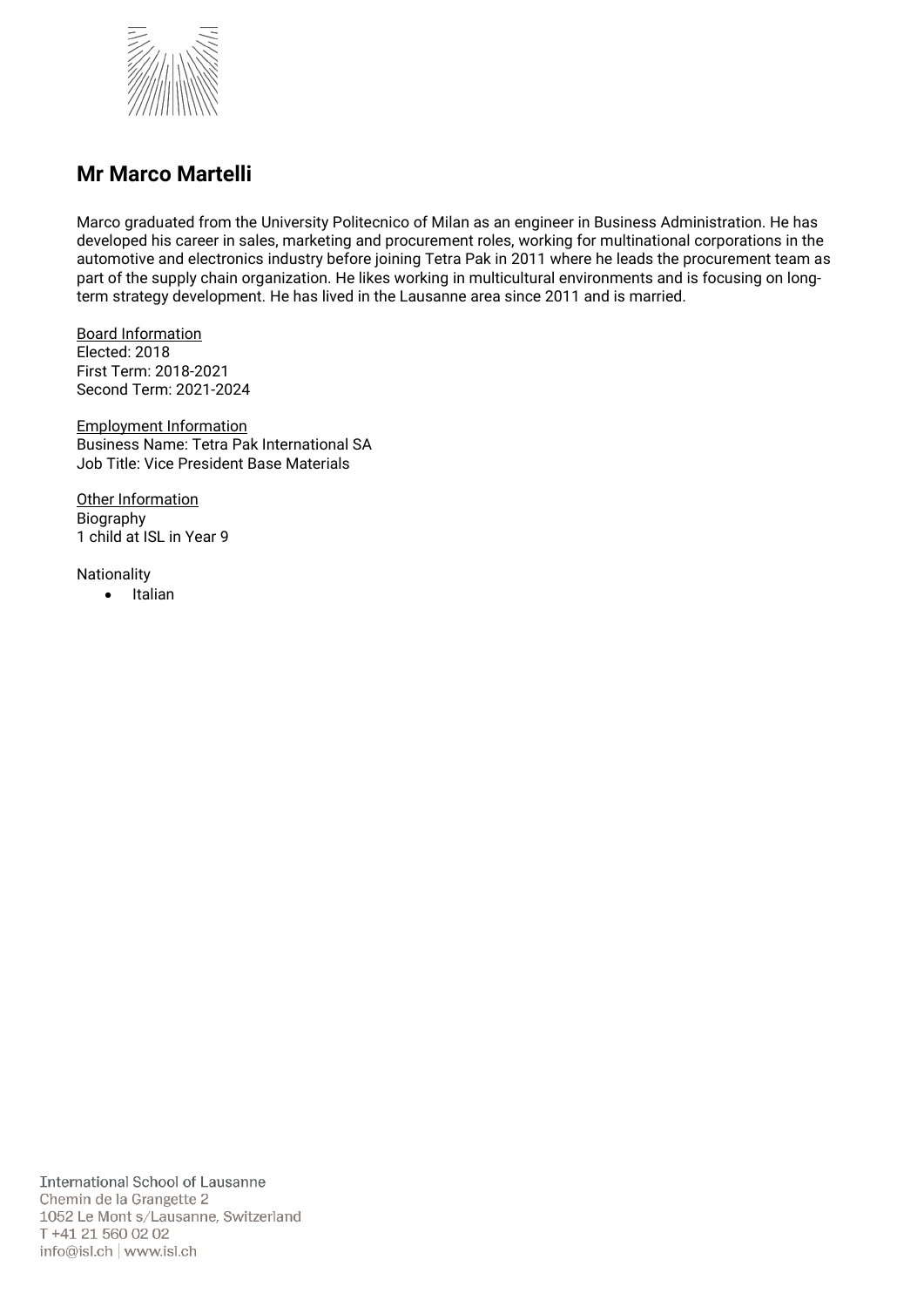

### **Mr Anand Narasimhan**

Anand is Dean of Faculty and Research and Shell Professor of Global Leadership at IMD. Anand's research and teaching focuses on organizational transformation and board dynamics. He previously served on the faculty of London Business and Imperial College previously.

Board Information Elected: 2019 First Term: 2019-2022

Employment Information Business Name: IMD Job Title: Shell Professor of Global Leadership

Other Information Biography 2 children at ISL in Year 9 and Year 13

- British
- Indian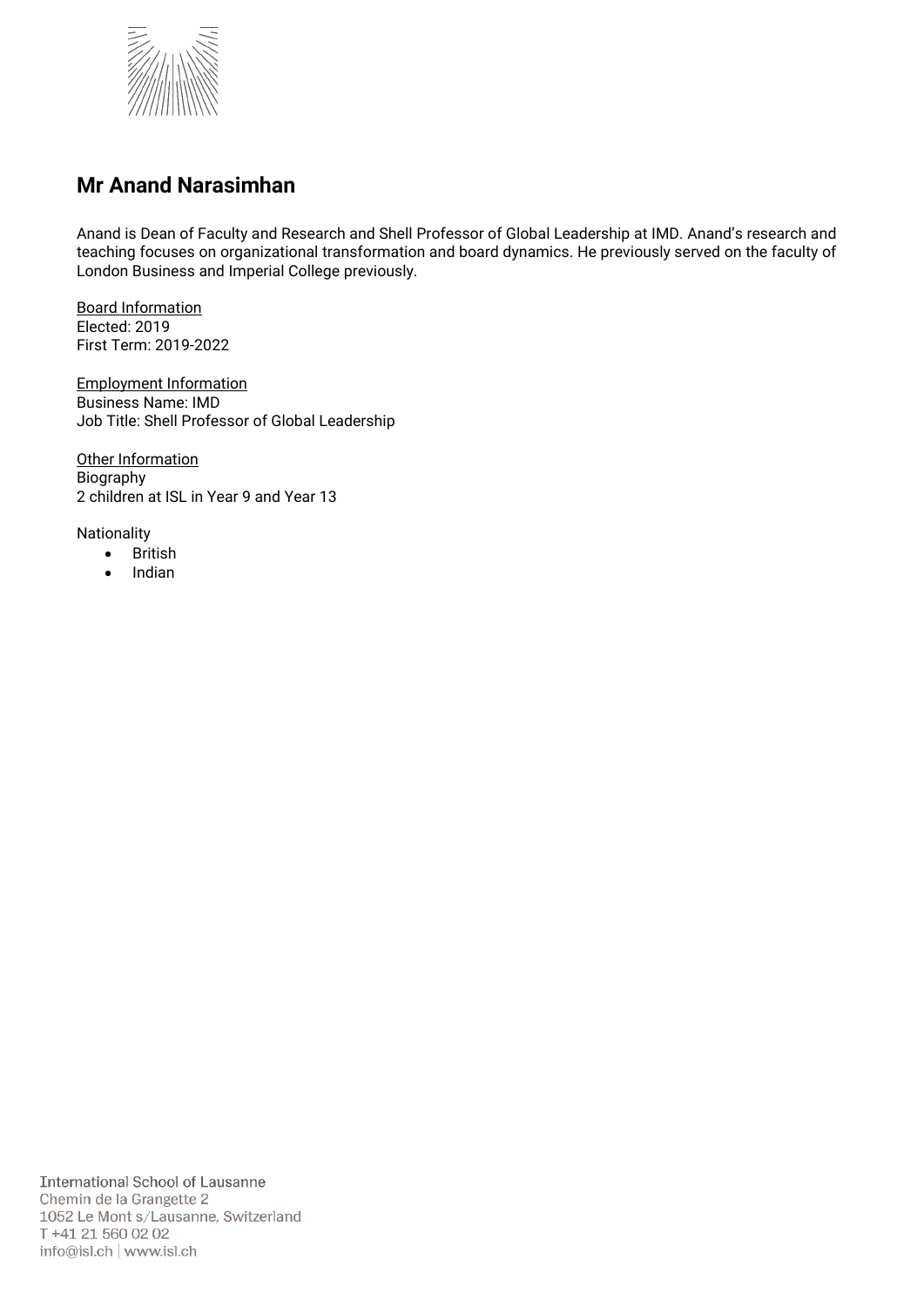

#### **Ms Nakisa Serry**

Born in Chicago, Nakisa grew up, was educated and started her career as a lawyer in private practice in the US, before coming to Switzerland to obtain her MBA from IMD. She then spent a year working with the WHO before working in-house in the pharmaceutical industry. Nakisa has extensive experience working internationally and enjoys navigating the complexities of living and working in a multicultural and diverse environment. The powerful role that education plays in society and the importance of its evolution to match the needs of our students is a theme that Nakisa cares deeply about and is therefore committed to supporting the ISL Board in successfully fulfilling its mission.

Board Information Elected: 2018 First Term: 2018-2021 Second Term: 2018- 2021 Board Officer: Vice Chair

Employment Information Business Name: Galderma Job Title: General Counsel & Chief Compliance Officer

Other Information Biography 1 child at ISL in Year 13, and 1child who graduated in 2021

- American
- **Swiss**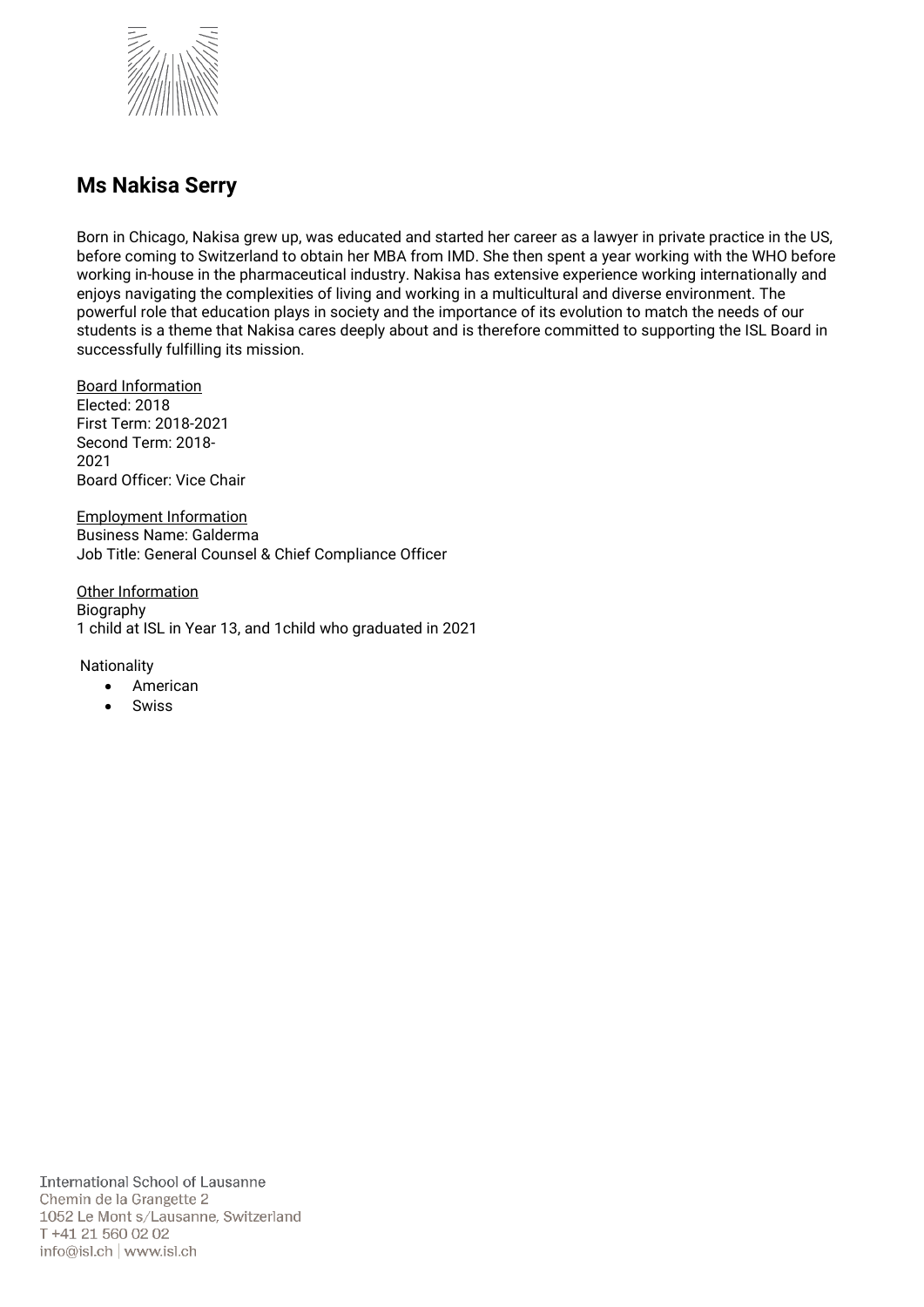

### **Mr Costas Vlahos**

After graduating from York University in Toronto, Canada, Costas began his career in market research working in different markets in Eastern Europe. He held different assignments after changing companies and arriving in Switzerland. He has held positions in sales, marketing, human resources, learning and is now the Global Head of Capabilities. Costas is very interested in learning and spends much of his time honing the tennis skills of his two boys.

Board Information Elected: 2015 First Term: 2015-2018 Second Term: 2018-2021 Third Term: 2021-2024

Employment Information Business Name: Philip Morris International Job Title: Director of Consumer Capabilities

Other Information Biography 1 child at ISL in Year 10, and 1 child who graduated in 2012

- Cypriot
- Canadian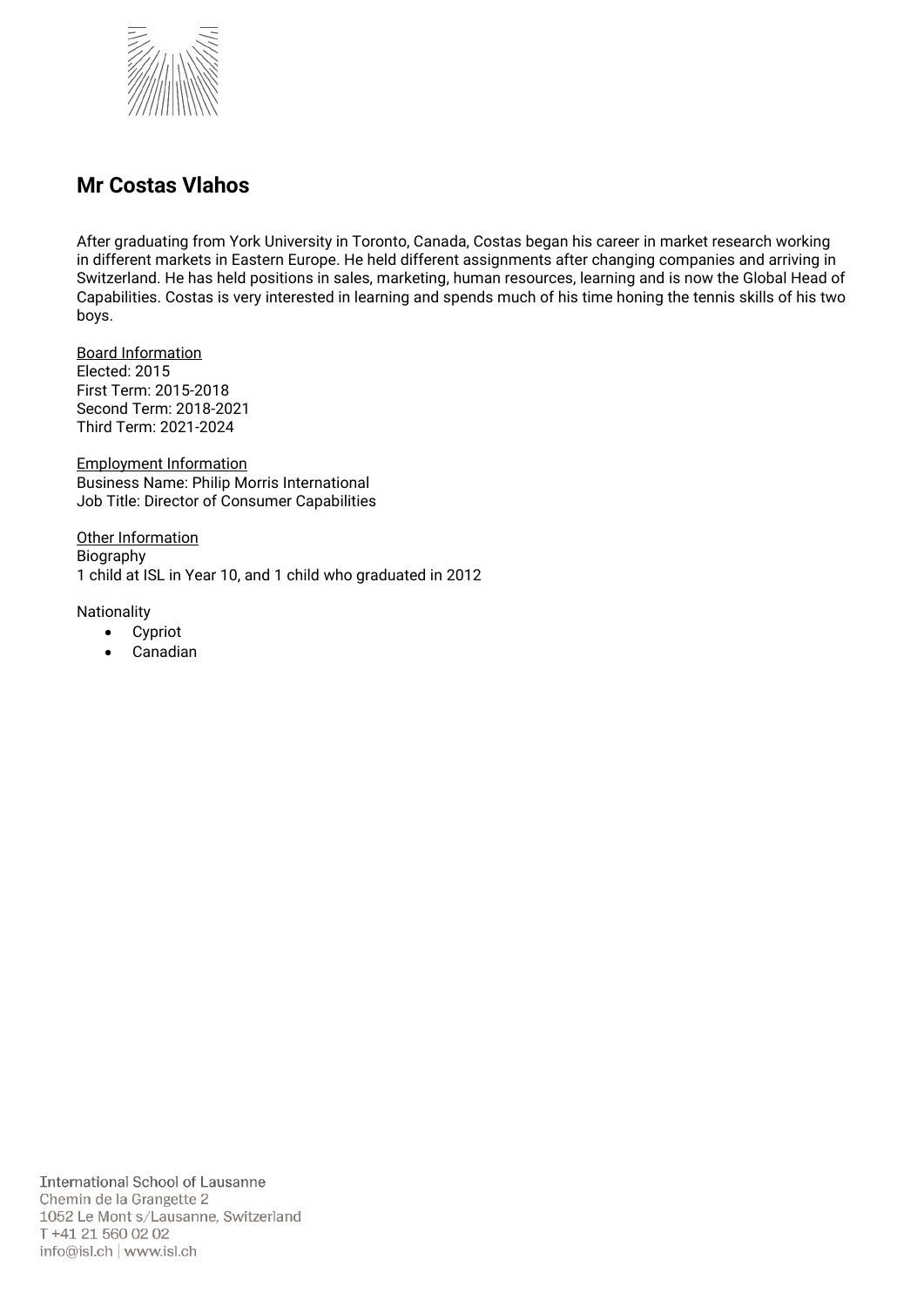

#### **Ms Onika Williams Herman**

Originally from New York City, Onika graduated from Duke University with a degree in international relations. She began her career in the food and wine industry, specializing in the marketing and sales of French and Italian wines. After a decade in hospitality, Onika obtained a juris doctorate from the American University Washington College of Law and began a second career in management consulting. Working for Booz Allen Hamilton, she advised the US government on policy, governance, and strategic planning in cybersecurity and diversity and inclusion. Currently, she is a member of the New York State Bar Association. When her family relocated to Switzerland in 2017, Onika began dedicating more of her time to supporting her three children and the ISL community.

Board Information Elected: 2020 First Term: 2020-2023

Employment Information Job Title: Cyber Policy Writer

Other Information Biography 2 children at ISL in Year 8 and Year 11

Nationality

• American